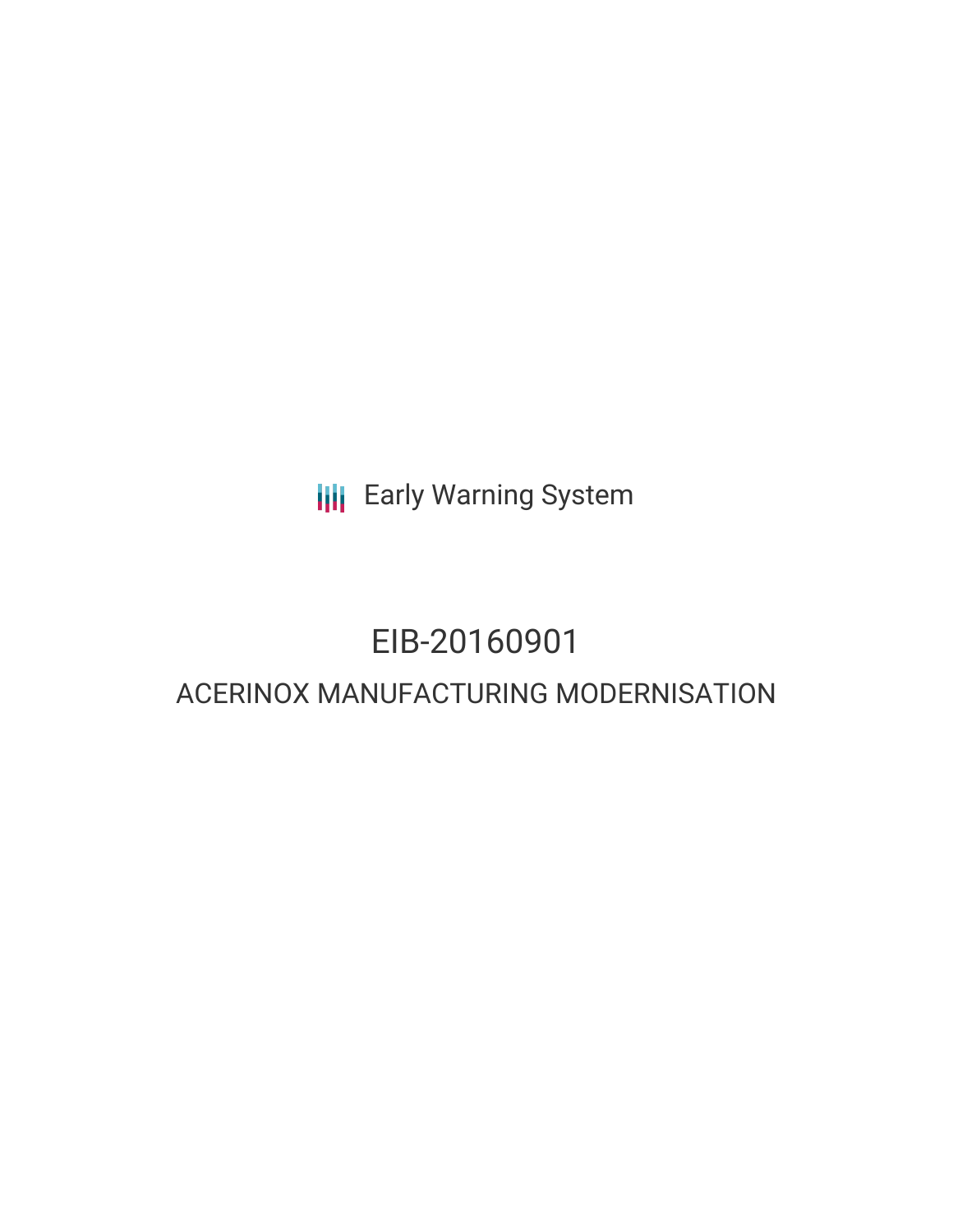

### **Quick Facts**

| <b>Financial Institutions</b><br>European Investment Bank (EIB)<br>Proposed<br><b>Status</b><br><b>Bank Risk Rating</b><br>U |
|------------------------------------------------------------------------------------------------------------------------------|
|                                                                                                                              |
|                                                                                                                              |
|                                                                                                                              |
| <b>Borrower</b><br>ACERINOX SA                                                                                               |
| Industry and Trade<br><b>Sectors</b>                                                                                         |
| $$76.26$ million<br><b>Investment Amount (USD)</b>                                                                           |
| <b>Project Cost (USD)</b><br>\$152.53 million                                                                                |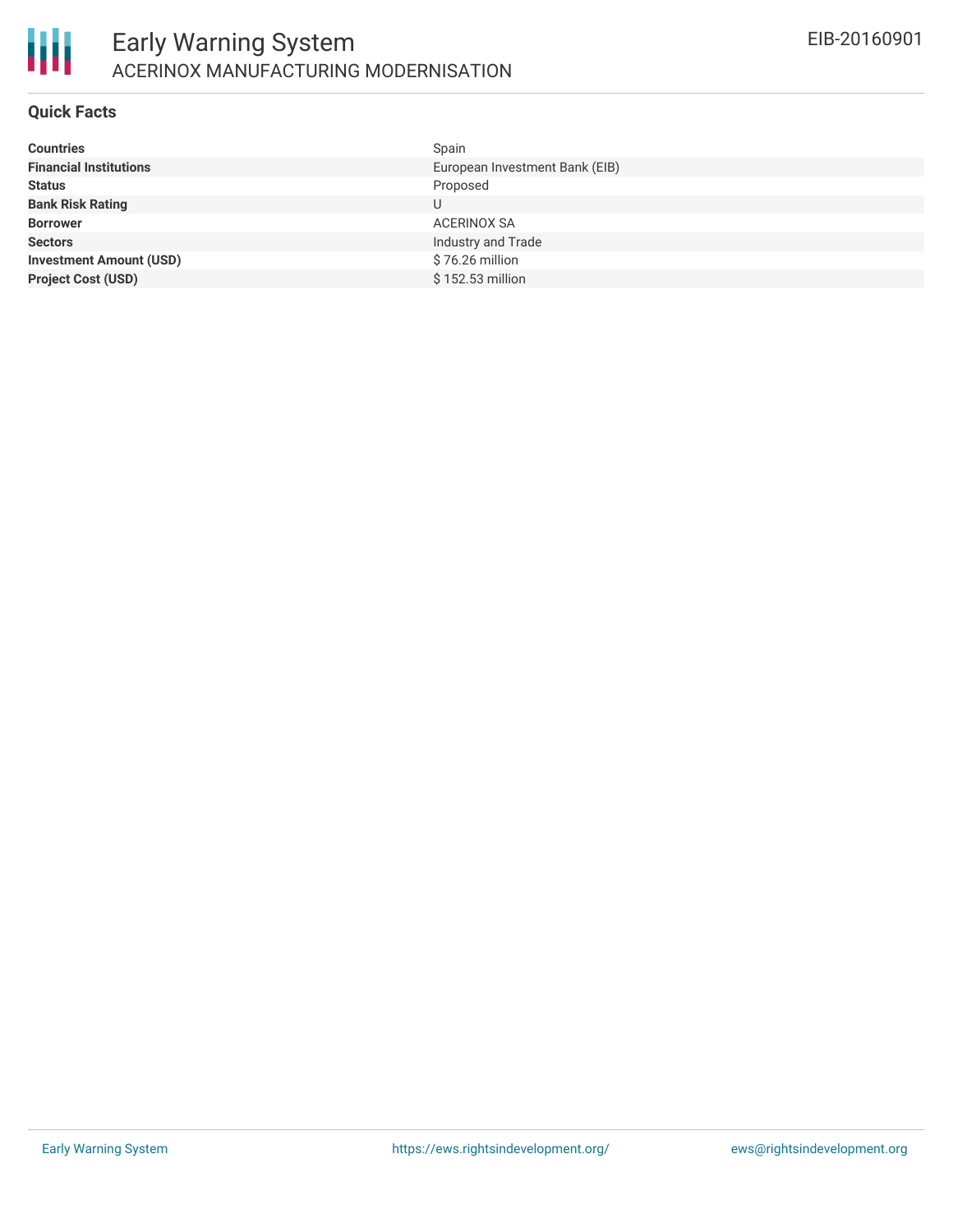

### **Project Description**

The project comprises the following components:

- \* A new state of the art cold rolling mill
- \* A new state of the art annealing and pickling line
- \* A new slitting line

According to bank documents, the project comprises the promoter's capital expenditures related to replacement of end-of-life downstream stainless steel production equipment by the implementation of a new rolling mill, a new annealing and pickling line and a new slitting line in its plant in Campo de Gibraltar (Andalusia, Spain).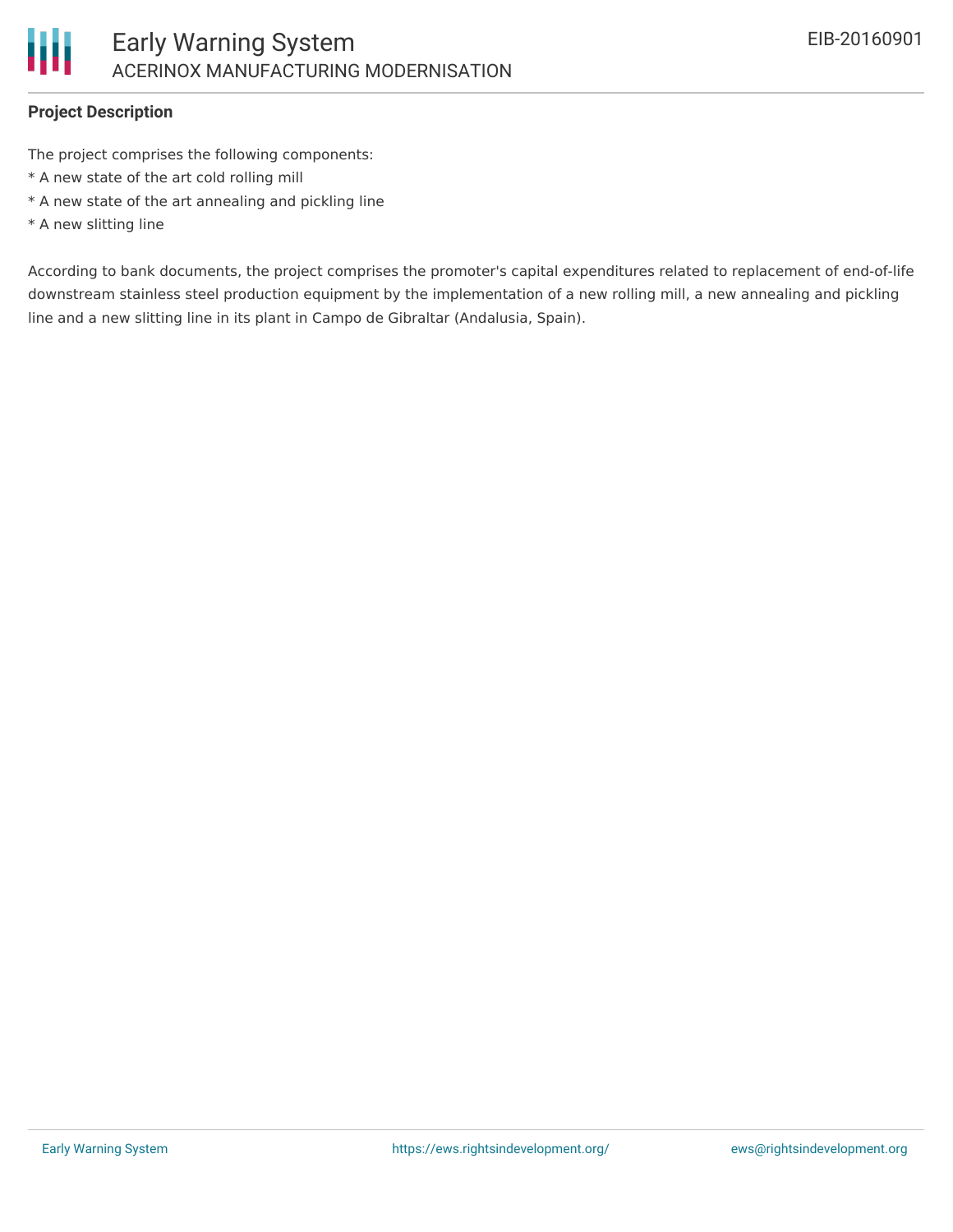

### **Investment Description**

European Investment Bank (EIB)